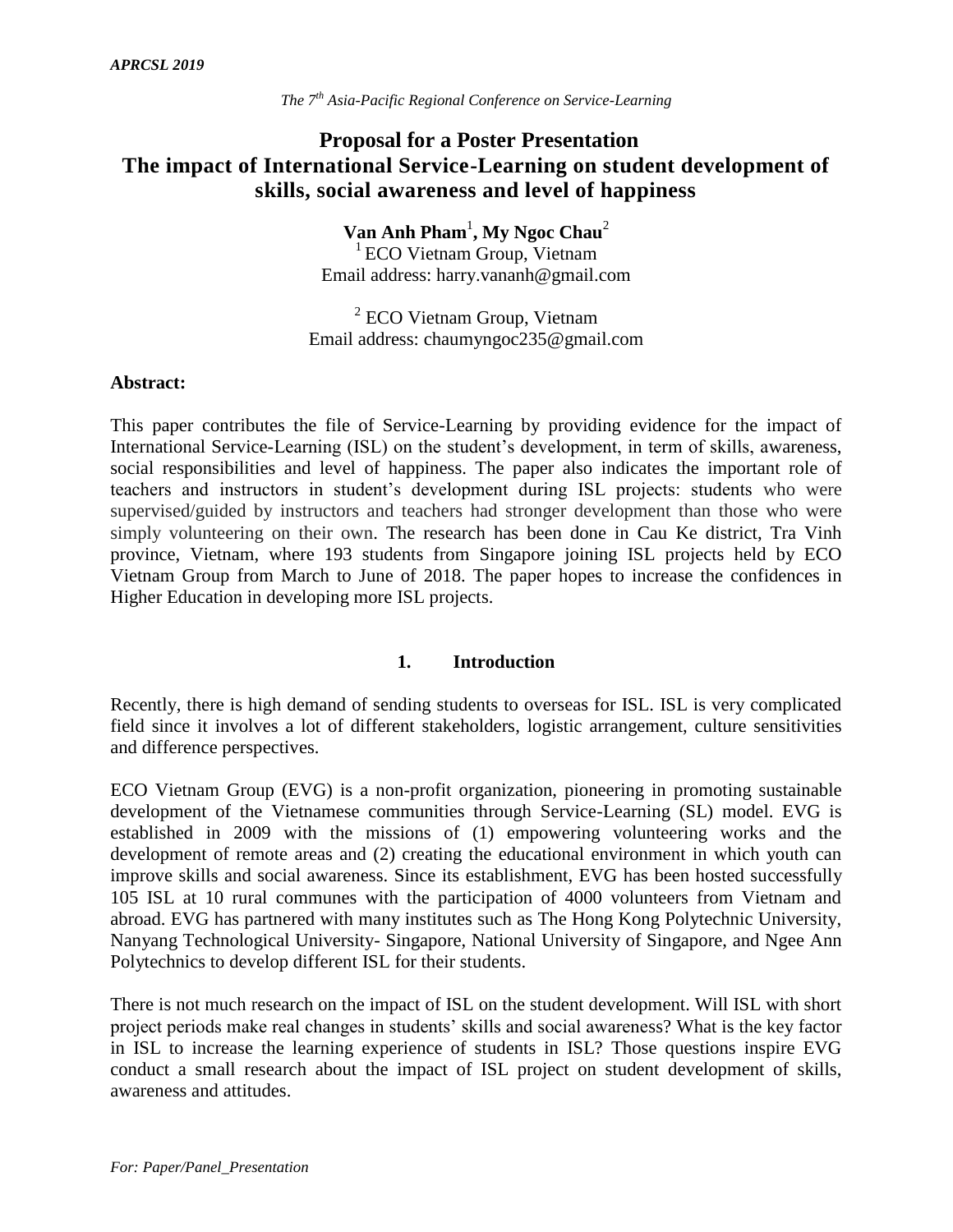## **2. Theoretical framework/literature review**

Learning from serving the community (Service-Learning) is defined as a learning method in which students participate in the community services whose the purposes of tackling a practical demand of the community, then gain more knowledge from the school curriculum, sharpen the self-discipline and community awareness (Bringle & Hatcher, 1996). The theoretical knowledge will be linked together to figure out the solution for recently community's problems. Those problems are not written down clearly on textbook. It exists in real life concept, the maze of social situations, art, religion and history.

SL enables students to develop their moral virtues and comprehension of principles of society. It helps students adapt to diverse environments, tolerate the differences of various communities and cultures, enrich their perspectives of life which contributes to form the lateral thinking.

Recently, there is high demand of sending students to overseas for ISL. ISL requires a lot of the involvement and partnership with different stakeholders such as local people, local government, and local NGs. It also requires a lot of logistic arrangement, culture sensitivity and certain respect for different perspective. Despite it all, ISL has a high potential to be one of the most effective instructional and learning tools in higher education. Students who participated in ISL project also gain global competence and they become more aware of their role as global citizen (Brown, 2011, Bringle, 2008; Skelly, 2009).

# **3. Methods/analysis**

Hypothesis 1: Skills, attitudes and social awareness of students who joined ISL have been changed positively.

Hypothesis 2: Groups of students who have their teachers take part in ISL have had better experiences and improved more than the groups without teachers.

The research has been done in Cau Ke District, Tra Vinh Province where ISL took place from March to August – 2018 with the students from different schools/institutes of Singapore. There are 193 college and university students from Singapore joining ISL projects held by ECO Vietnam Group from March to June of 2018. A pre and post-project survey was conducted at the beginning and at the end of the ISL.

In the pre-project survey, students evaluated their skills and social awareness. Reasons for participating and their expectation are also asked. Regarding to the post-project survey, in addition to evaluate on students' skills and awareness, they evaluated the satisfaction level of project benefits. Besides, there are several open questions for the students.

Each ISL lasts for ten days in the chosen community. Local constructions to support the need of basic facilities at rural areas and teaching Science and English to local children are main activities.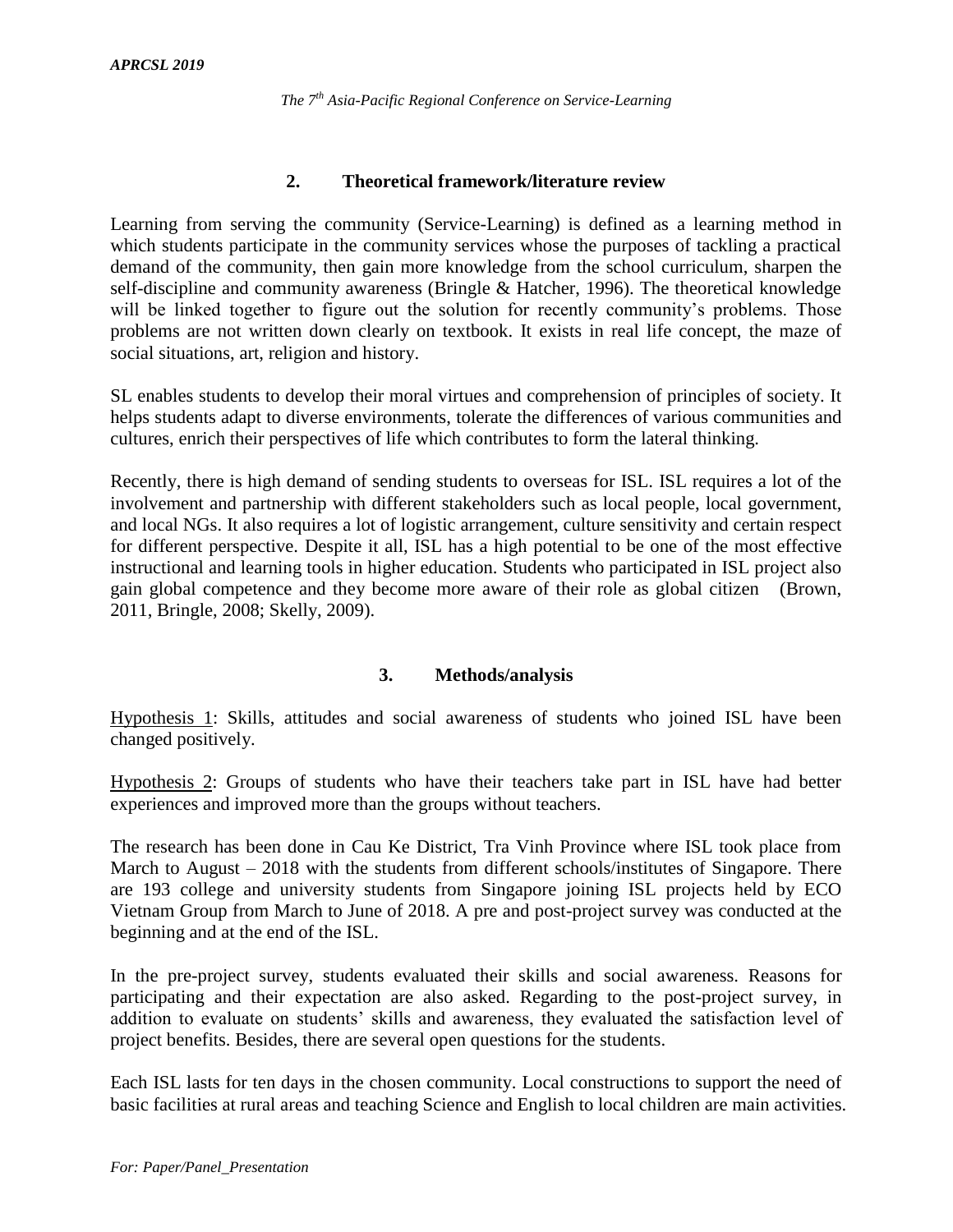Moreover, there are some cultural exchange activities for students such as farming, poor households visit, Singapore-Vietnam cultural exchange and Vietnamese language and history classes.

### **4. Results and Discussion**

### 5.1. Demographic Characteristics

Particularly, five groups were from university level. Two groups were college students from Polytechnic and one group was from junior college. According to their educational levels, participants' age fell into 17-23. Most of them have volunteered before at their own country.

5.2. H1: Skills, mindsets, attitudes and social awareness of students who joined ISL have been changed positively.

Students are asked to assess their skills and knowledge on the scale from 1 to 5:

 $5 =$ Excellent

 $4 = Good$ 

 $3 = Average$ 

 $2 = \text{Fair}$ 

 $1 =$ Poor

**Chart 1** shows the result of students' soft skills, social awareness and level of happiness between pre-project and post-project.



**Chart 1: Result of pre-project and post post-project.**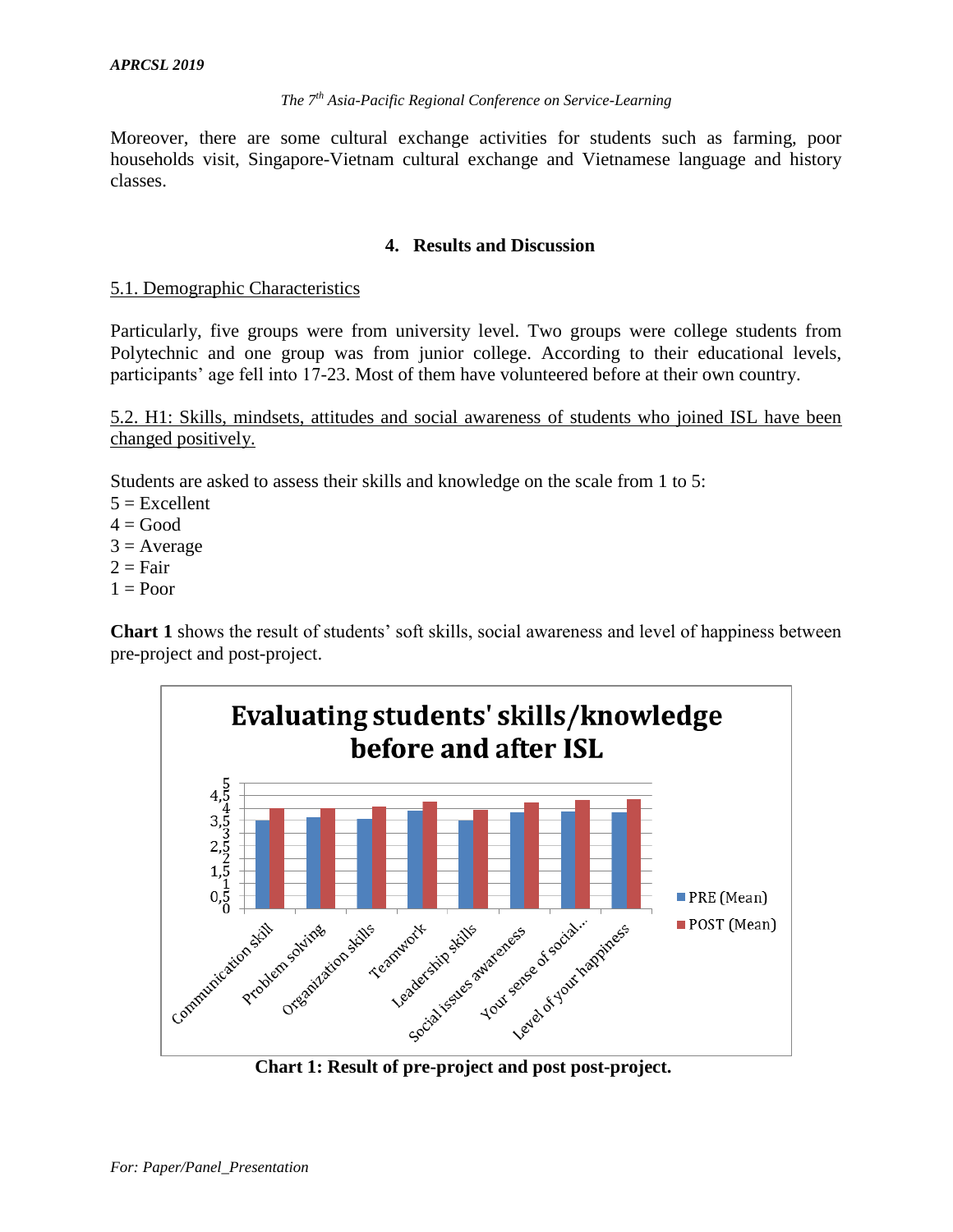| <b>SKILLS</b>                                                        | PRE (Mean) | POST (Mean) | <b>DIFFERENCE</b> |
|----------------------------------------------------------------------|------------|-------------|-------------------|
| Communication skill                                                  | 3.51       | 4.02        | 0.51              |
| Problem solving                                                      | 3.64       | 4.01        | 0.37              |
| Organization skills                                                  | 3.60       | 4.07        | 0.47              |
| Teamwork                                                             | 3.92       | 4.26        | 0.34              |
| Leadership skills                                                    | 3.49       | 3.94        | 0.45              |
| Social issues awareness<br>(inequality education,<br>accessibility,) | 3.83       | 4.23        | 0.40              |
| Your sense of responsibility in<br>serving the society               | 3.90       | 4.34        | 0.44              |
| Level of your happiness                                              | 3.84       | 4.35        | 0.51              |

*The 7th Asia-Pacific Regional Conference on Service-Learning*

### **Table 1: The average score of skills assessed in pre-project and post- project survey**

**Chart 1** and **Table 1** has proved the impact of ISL on the students development in communication skills, problem solving skills, leadership skills; social issues awareness; sense of responsibility and level of happiness.

5.3. H2: Groups of students who have their teachers take part in ISL have had better experiences and improved more than the groups without teachers.

Some student groups came with teachers in charged and some groups came without teachers. The data collection's result is shown at Table 2.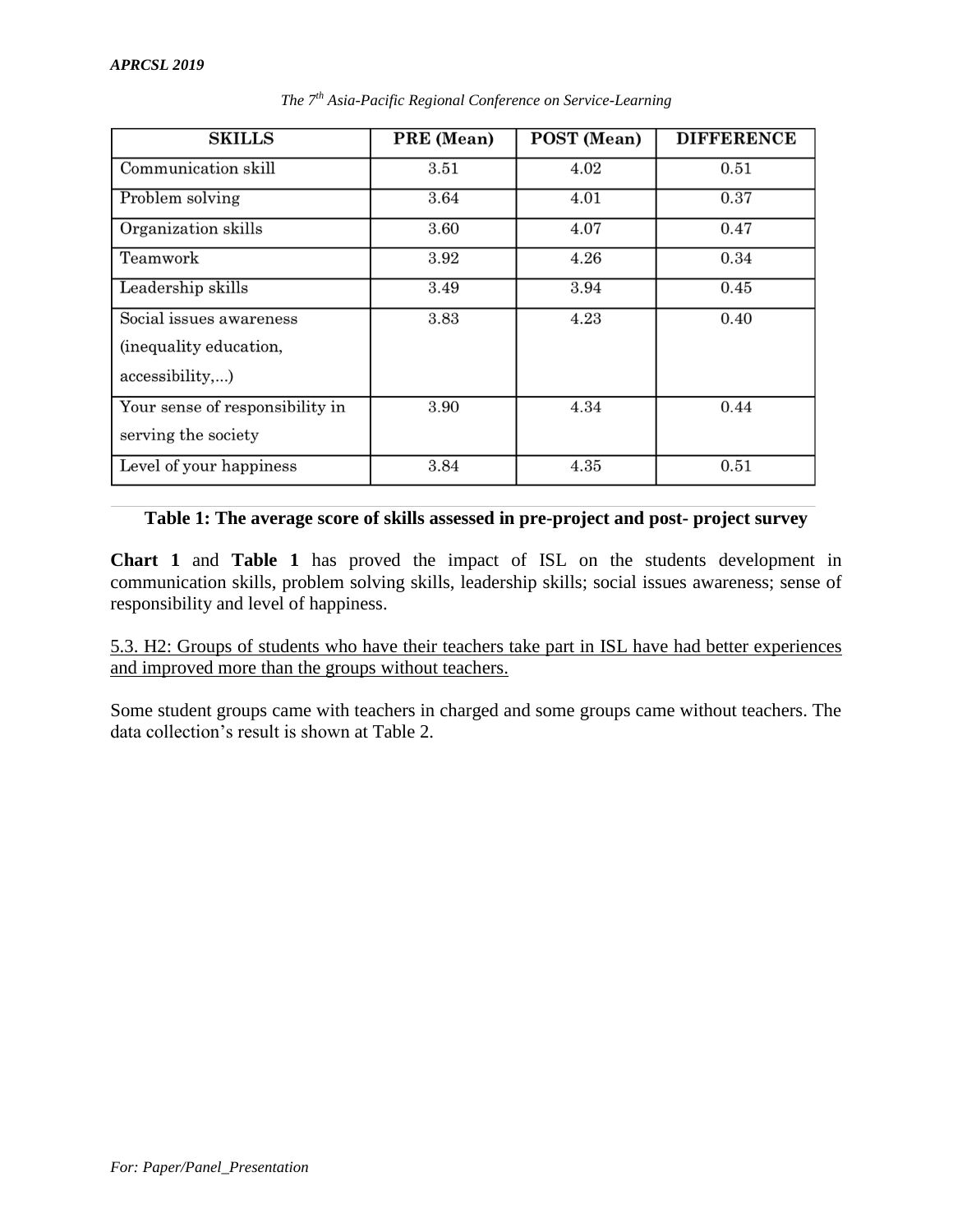|                                                                         | Group of students without<br>instructors/ teachers in ISL |                |            | Group of students with<br>instructors/ teachers in ISL |                |            |
|-------------------------------------------------------------------------|-----------------------------------------------------------|----------------|------------|--------------------------------------------------------|----------------|------------|
|                                                                         | Pre<br>(Mean)                                             | Post<br>(Mean) | Difference | Pre<br>(Mean)                                          | Post<br>(Mean) | Difference |
| Communication skill                                                     | 3.45                                                      | 3.96           | 0.51       | 3.60                                                   | 4.11           | 0.51       |
| Problem solving                                                         | 3.68                                                      | 3.99           | 0.31       | 3.58                                                   | 4.03           | 0.45       |
| Organization skills                                                     | 3.63                                                      | 3.99           | 0.36       | 3.55                                                   | 4.19           | 0.64       |
| Teamwork                                                                | 3.88                                                      | 4.15           | 0.27       | 3.97                                                   | 4.43           | 0.46       |
| Leadership skills                                                       | 3.50                                                      | 3.89           | 0.39       | 3.48                                                   | 4.01           | 0.53       |
| Social issues<br>awareness (inequality<br>education,<br>accessibility,) | 3.82                                                      | 4.09           | 0.27       | 3.85                                                   | 4.45           | 0.60       |
| Your sense of<br>responsibility in<br>serving the society               | 3.86                                                      | 4.19           | 0.33       | 3.96                                                   | 4.58           | 0.62       |
| Level of your<br>happiness                                              | 3.74                                                      | 4.15           | 0.41       | 4.00                                                   | 4.68           | 0.68       |

*The 7th Asia-Pacific Regional Conference on Service-Learning*

# **Table 2: The data result between the Group of volunteers with instructors/ teachers and the Group of volunteers without instructors/ teachers**

As can be seen from the **Table 2**, the students group with the teachers has showed more improvement in skills development, sense of social responsibility and level of happiness than the groups without the teachers. Some criteria with significant differences between two groups: Level of happiness (0.41 & 0.68), Organization skills (0.36 & 0.64), Sense of responsibility in serving the society (0.33 & 0.62), Social issues awareness (0.27 & 0.60).

The conclusion can be drawn that groups of students with instructors/ teachers achieve the impact more than groups of students without instructors/ teachers in the ISL. Instructors/ teachers' experience and knowledge will help the students to learn more through sharing and reflection activities during the ISL.

# 5.4 Student's reflection:

In the survey after the project, we also asked the students what they have learnt from the project and how the will apply these questions back home?, a few sharing from the students below: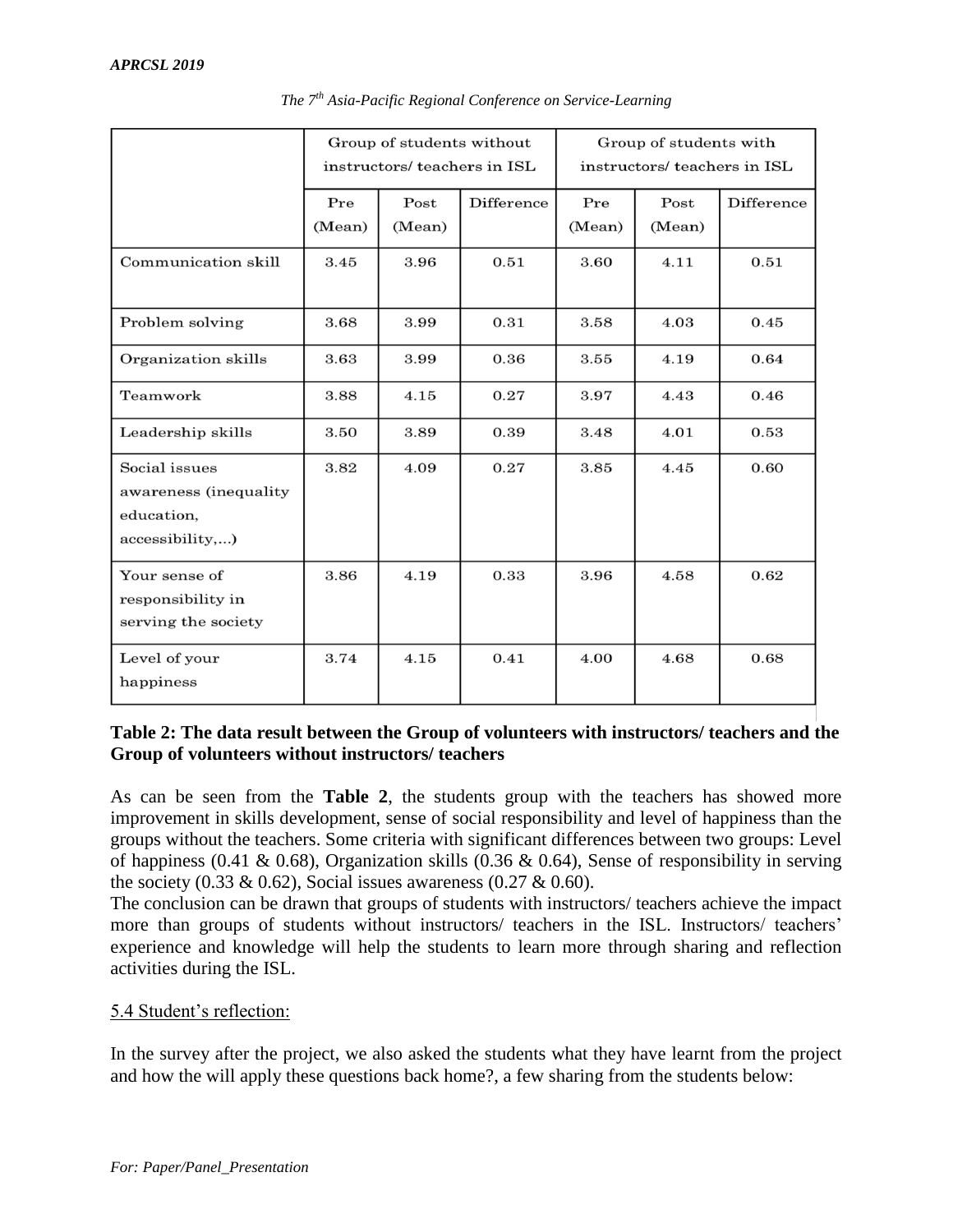"I learnt to appreciate my environment more as we are actually extremely privileged to be living in Singapore." - Rene Ng Juyi, 3rd year student from NTU Hall 6.

"Leadership, organization, teamwork; it is always difficult to organize activities for 25 participants; not to say the need to uphold NUS and sponsor's reputation; in real life situation, many times such skills are needed to complete the job." - Loh Yi Xuan, 1st year student from NUS CHESS.

"To see things from another perspective and discover how i can contribute to the society other than what I already know." - Zhao YingJie, 3rd year student from Ngee Ann Polytechnic.

"Learnt the importance of community building from the bottom up. The members of the community must initiate change. We will utilize this approach when we control sports clinics for Down Syndrome Association of Singapore back home." - David Aaron Chan Tze Ming, 2nd year student from NTU Hall 6.

## **5. Conclusions and contributions to theory and practice**

### 6.1. Conclusion

Through our research, ISL is proven to have the great impact on the student's development, in term of skills, awareness, social responsibilities and level of happiness.

Reflection is one of the crucial components regarding to SL, and ISL projects as well. Hence, the group with experienced teachers has improved themselves more than the groups without teachers. Therefore, the schools/ institutes should provide comprehensive training for teachers/faculty staff so that they can lead the learning well during the ISL.

### 6.2. The contribution of research

This research on the effects of ISL on students' social awareness, skill enhancement, attitude and level of happiness was conducted in Tra Vinh province, Vietnam with 193 Singaporean students. This is the primary research conducted by ECO Vietnam Group in Vietnam. In the early period of Service Learning development, as there is a scarce resource on this aspect, this research is a contribution to Service Learning documents in Vietnam and over the world. Research is done by NGOs to give the different views for ISL's impact. We also aware that it is too soon to have the conclusion for our hypothesis but the results have built the foundation for us to carry deeper research on these topics, especially for the role of teachers/lecturers in the ISL program.

**Keywords**: International Service Learning, skill development, social awareness, level of happiness, importance of teacher.

### **References**:

Bringle, R. G., & Hatcher, J. A. (1996). *Implementing service learning in higher education*. Journal of Higher Education, 67(2), 221-239.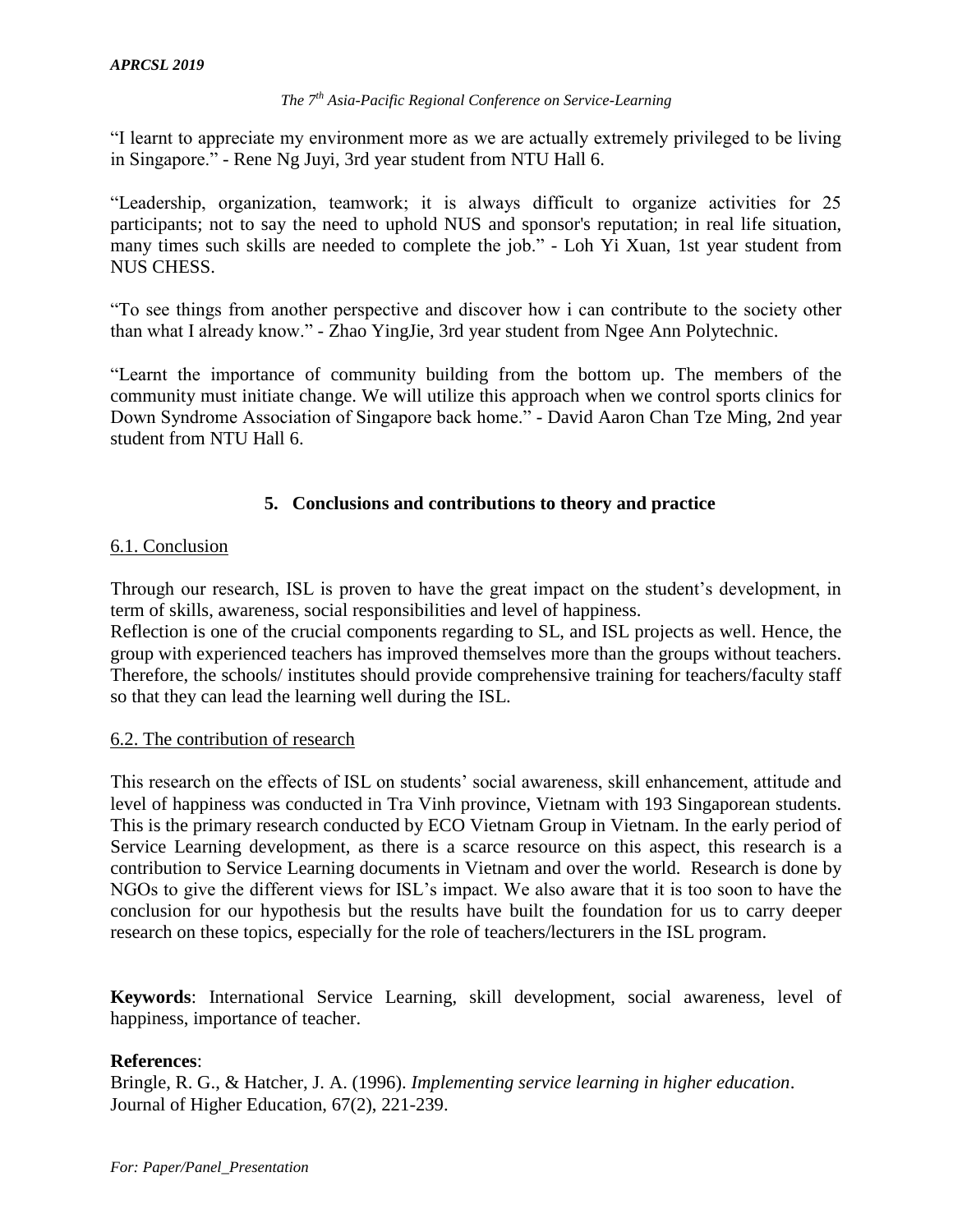Bringle, R. & Hatcher, J. (2011). International Service Learning. In R. Bringle, J. Hatcher, & S. Jones (Eds.), International Service Learning: *Conceptual Frameworks and Research*. Sterling, Virginia: Stylus.

Brown, N. (2011). A 360-Degree View of International Service Learning. In R. Bringle, J. Hatcher, & S. Jones (Eds.), *International Service Learning: Conceptual Frameworks and Research*. Sterling, Virginia: Stylus.